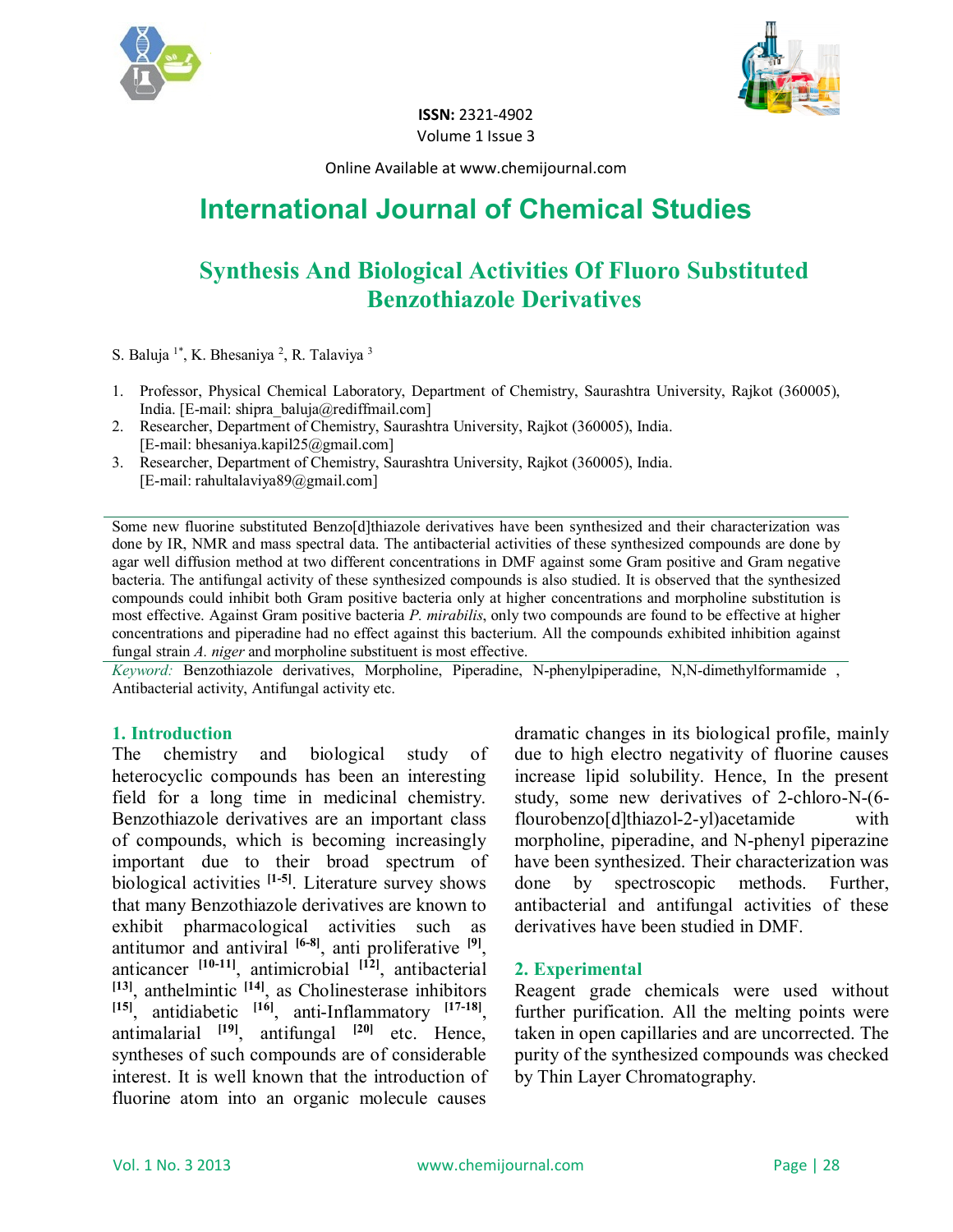#### **2.1 Synthesis of 6-Substituted-1,3 benzothiazol-2-amine:**

To an ice cooled equimolar mixture of substituted aniline and potassium thiocyanate in glacial acetic acid, bromine (1 equivalent) was added drop wise with continuous stirring in such a rate that the temperature does not rise beyond 5 ºC. The solution was stirred for 2 hrs at  $0^{\circ}$ C and then at room temperature (RT) for 10-12 hours. It was then allowed to settle overnight so that orange colored precipitate was settled at the bottom. To this, hot water was added and the mixture was heated at 85 °C on steam bath. It was then filtered while hot and washed with hot glacial acetic acid. The filtrate was cooled and neutralized with concentrated ammonia solution up to pH 6. The solid obtained was filtered and recrystallined with methanol.



### **2.2 Synthesis of 6-fluoro-1,3-benzothiazole-2 carbonyl chloride:**

To equimolar mixture of 6-fiuoro-1,3 benzothiazole-2-amine and triethylamine (TEA) in DMF, chloro acetyl chloride (CAC) was added drop wise with constant stirring at  $0^0$  to 5 <sup>o</sup>C. The stirring was continued for about 2-3 hrs in the same cooling condition and then for 2 hrs at room temperature (RT). After completion of reaction, the reaction mixture was poured in to cold water and neutralized by sodium bicarbonate with constant stirring. The resulted precipitate was filtrated, dried and recrystallized using methanol.



# **2.2 Synthesis of N-(6-fluorobenzo[d] thiazole-2-yl)-2-morpholinoacetamide (RT-1):**

To an equimolar solution of 6-fiuoro-1,3 benzothiazole-2-amine and secondary amine in N,N-dimethylformamide, triethylamine was added and the reaction mixture was refluxed on oil/water bath at about 85°-90°C with constant stirring for 4-5 hours. After completion of reaction, the reaction mixture was poured in cold water and neutralized by sodium bicarbonate with constant stirring. The precipitate is filtered, dried and recrystallized with methanol.



**Table 1**: Physical data of synthesized compounds

| Code   | -NR                                               | M. P.   | Rť    | Yield |  |  |  |
|--------|---------------------------------------------------|---------|-------|-------|--|--|--|
|        |                                                   | œ       | Value | (%)   |  |  |  |
| $RT-1$ | $-NC4H8O$                                         | 91-92   | 0.22  | 61    |  |  |  |
| $RT-2$ | -NC4H <sub>8</sub> NC <sub>6</sub> H <sub>5</sub> | 161-162 | 0.85  | 58    |  |  |  |
| $RT-3$ | $-NC5H10$                                         | 89-90   | 0.31  | 67    |  |  |  |
|        |                                                   |         |       |       |  |  |  |

\*Hexane: Ethyl acetate; 8:2

# **2.3 Spectroscopic study:**

The characterization of synthesized compounds was done by IR, NMR and mass spectral data. IR spectra were scanned on SHIMADZU FTIR-8400 Spectrophotometer in frequency range of 4000- 400 cm<sup>-1</sup> by KBr-DRS Method. <sup>1</sup>H NMR spectral was recorded in DMSO with tetramethylsilane (TMS) as the internal standard at 400 MHz on a BRUKER AVANCE II - 400 spectrophotometer. The chemical shifts are reported as parts per million (ppm). The mass spectra of synthesized compounds were recorded by GCMS-SHIMADZU-QP2010.

### **N-(6-fluorobenzo[d]thiazol-2-yl)-2-morphol inoacetamide (RT-1):**

**IR (KBr) (υ, cm-1 );** 1608.69 & 3402.54(N-H), 3064.99 & 1456.23 (ArC-H), 1286.56 (C-N), 1608.35  $(C=O)$ , 1566.25(ArC=C)

**<sup>1</sup>H NMR (DMSO-***d6***, 400 MHz); δ(ppm),** 3.69-3.71 (t, 4H, -CH2-), 2.59-2.61 (t, 4H, -CH2-), 3.33 (s, 2H, -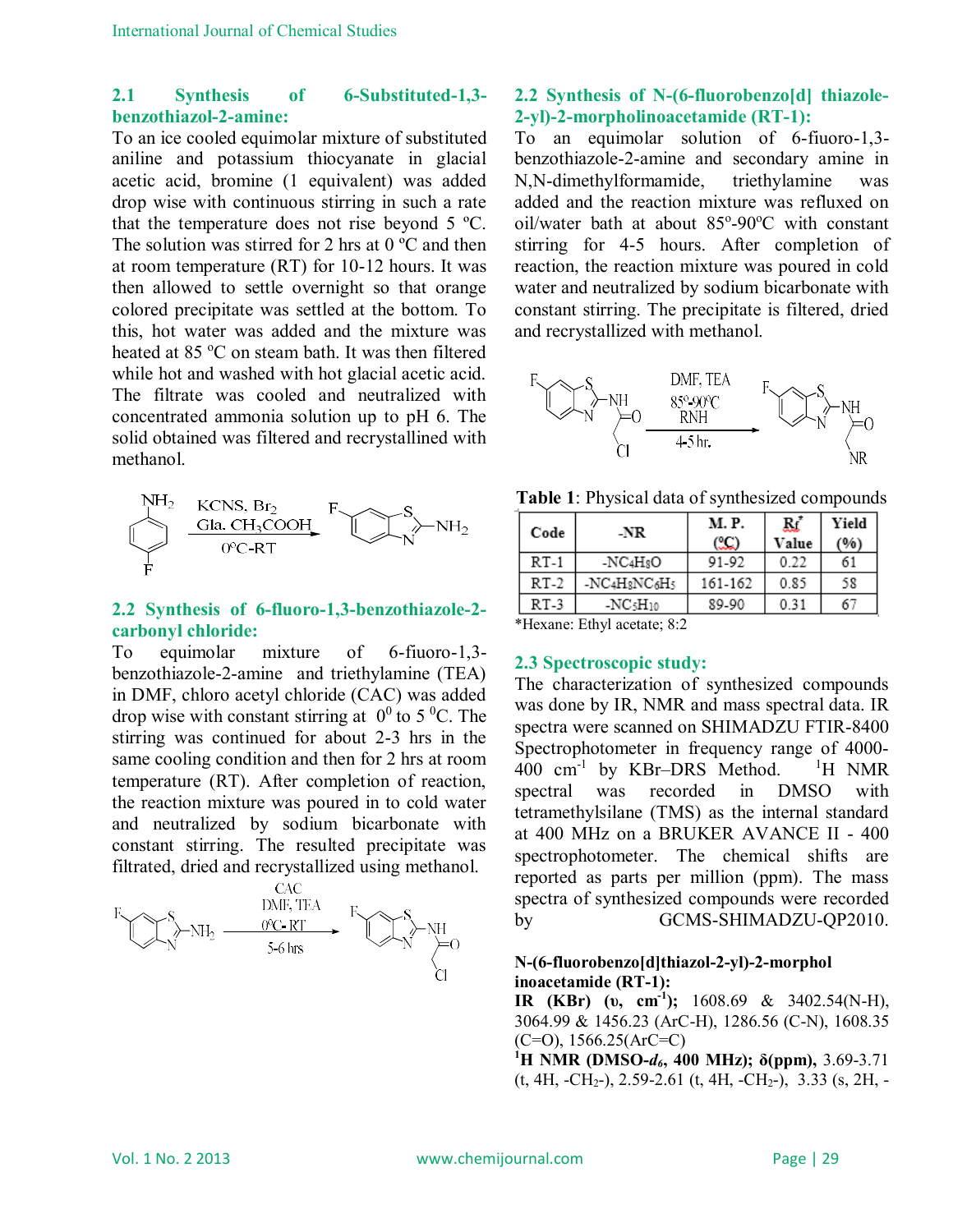CH2-), 9.15 (s,1H,-NH-), 7.66-7.69 (q,1H, Ar-H), 7.61-7.64 (dd, 1H, Ar-H), 7.13-7.18 (m, 1H, Ar-H) **Mass, m/z;** 295 (M<sup>+</sup>).

# **N-(6-fluoro-1,3-benzothiazol-2-yl)-2-(4 phenylpiperazine-4-yl)acetamide (RT-2):**

**IR (KBr) (υ, cm-1 );** 3252.09 & 1600.97 (N-H), 3064.99 & 1452.45 (ArC-H), 1249.91 (C-N), 1631.83  $(C=O)$ , 1535.39 (ArC=C)

**<sup>1</sup>H NMR (DMSO-***d6***, 400 MHz), δ(ppm):** 3.24-3.26 (t, 4H, -CH2-), 2.77-2.83 (t, 4H, -CH2-), 3.41 (s, 2H, - CH2-), 11.77 (s,1H,-NH-), 7.67-7.71 (q,1H, Ar-H), 7.50-7.62 (dd, 1H, Ar-H), 7.13-7.18, (m, 1H, Ar-H), 6.70-6.82 (t,1H,Ar-H), 7.23-7.24(t,2H,Ar-H), 6.92- 6.95 (d,2H,Ar-H) **Mass, m/z;** 370 (M<sup>+</sup>)

#### **N-(6-fluoro-1,3-benzothiazol-2-yl)-2-(piperidine-1 yl) Acetamide [RT-3]:**

**IR (KBr) (υ, cm-1 );** 1608.69 (N-H), 827.49 & 1454.38 (ArC-H), 1305.85 (C-N), 1681.98 & 1668.48 (C=O), 1562.39 (ArC=C)

**<sup>1</sup>H NMR (DMSO-***d6***, 400 MHz), δ(ppm):** 3.20-3.36  $(t, 4H, -CH<sub>2</sub>), 2.87-2.89$   $(t, 4H, -CH<sub>2</sub>), 3.37$   $(s, 2H, -CH<sub>2</sub>),$ CH2-),3.11- 3.26 (m, 2H, -CH2-), 11.65 (s,1H,-NH-), 7.61-7.79 (q,1H, Ar-H), 7.58-7.72 (dd, 1H, Ar-H), 7.11-7.28, (m, 1H, Ar-H), 6.60-6.87 (t,1H,Ar-H), 7.25-7.28(t,2H,Ar-H), 6.95-6.98 (d,2H,Ar-H) **Mass, m/z;** 293(M<sup>+</sup>)

### **3. Biological Activity:**

All the synthesized compounds have been screened for in-vitro antibacterial activity against two gram positive bacteria *Staphylococcus aureus* ATCC 25923, *Bacillus megaterium* ATCC 9885, and two Gram negative bacteria viz. *Escherichina coli* ATCC 8739 and *Proteus mirabilis* NCIM 2241 by using Agar well diffusion method. The antifungal activity was determined against *Aspergillus niger* ATCC 16404 fungal strain.

### **3.1 Preparation of solutions:**

All the synthesized compounds were recrystallized from methanol prior to use. The DMF used for antimicrobial study was also purified before use by standard method **[21]**. For all the compounds, solutions of two different concentrations were prepared.

# **3.2 Agar well Diffusion Method:**

The antimicrobial evaluation was done by agar well diffusion method using Mueller Hinton Agar No.2 as the nutrient medium. The agar well diffusion method was preferred to be used in this study since it was found to be better than the disc diffusion method as suggested Parekh et al **[22]** . The bacterial strains were activated by inoculating a loop full of test strain in 25 ml of Nbroth and the same was incubated for 24 hrs in an incubator at  $37 \text{ °C}$ .

0.2 ml of the activated strain was inoculated in Mueller Hinton Agar kept at  $45^{\circ}$ C. It was then poured in the Petri dishes and allowed to solidify. After solidification of the media, 0.85 cm well was made in the plates using a sterile cork borer. Each well was filled with 0.1 ml of the test solution. The plates were incubated for 24 hrs at 37 °C. The mean value obtained for the two wells was used to calculate the zone of growth inhibition of each sample. The controls were maintained for each bacterial strain, where pure solvent (DMF) was inoculated into the well. The inhibition zone formed by these compounds against the particular test bacterial strain determined the antimicrobial activities of the synthetic compounds.

### **4. Results and Discussion:**

Table 1 shows the physical properties and substituted group of synthesized compounds.

Figure 1 shows the inhibition zones of the synthesized compounds against the Gram positive and Gram negative bacterial strains. It is observed from Figure 1[A] that all the synthesized compounds show the significant activity against both Gram positive bacteria and inhibition is maximum against *B. magaterium.*

Against Gram negative bacteria (Figure 1[B]), for 80 evg, only RT-1 and RT-3 showed inhibition against *E. coli* RT-2 exhibited no inhibition at all. However, for 80 evg, all the three compounds showed inhibition and RT-1 and RT-3 exhibited maximum inhibition. Against *P. mirabilis*, only RT-1 and RT-2 are found to be effective only at 80 evg.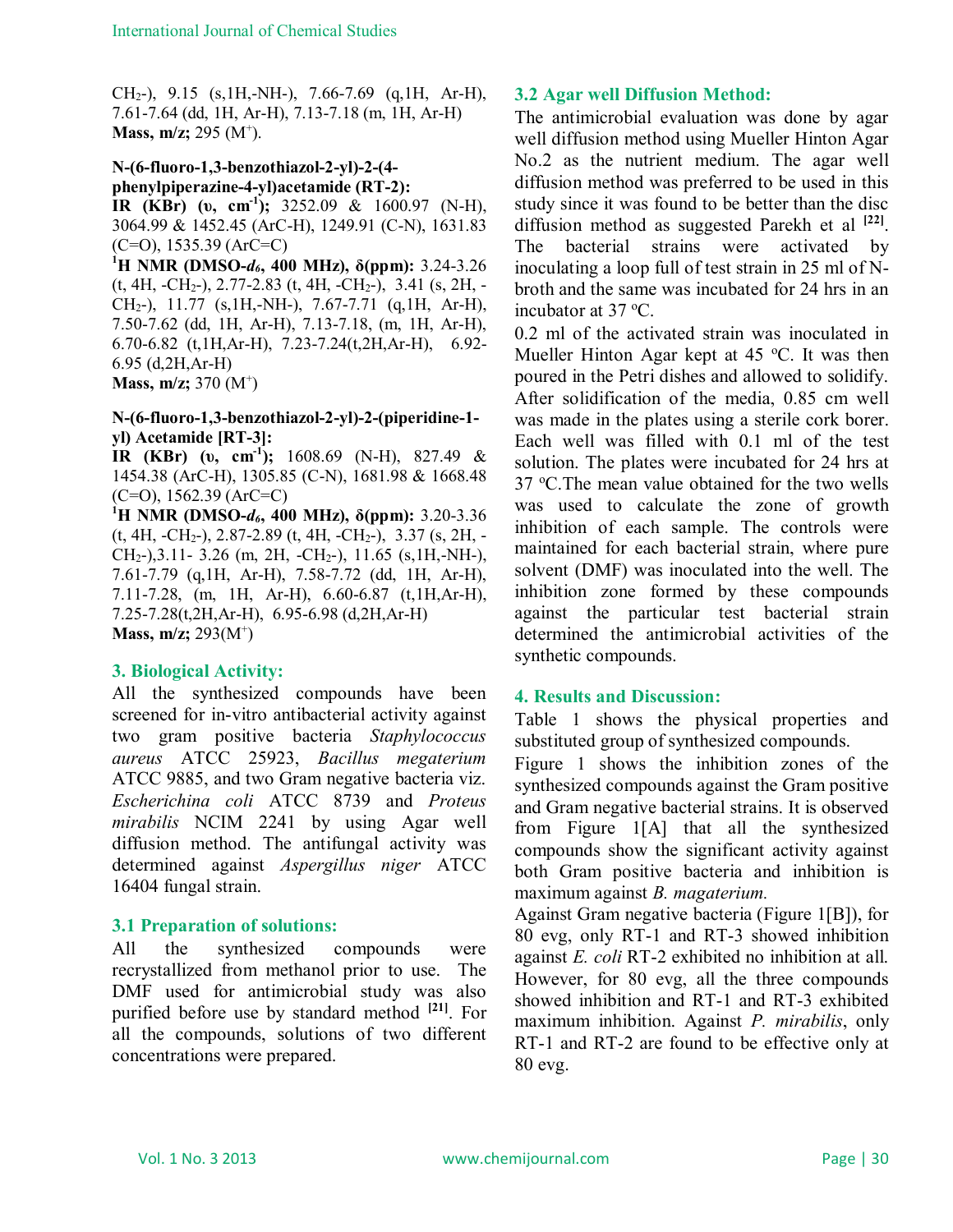| in DMF.               |                                                           |     |           |     |         |     |              |        |                                                       |
|-----------------------|-----------------------------------------------------------|-----|-----------|-----|---------|-----|--------------|--------|-------------------------------------------------------|
| <b>Sample</b><br>Code | <b>Antibacterial activity</b><br>Zone of inhibition in mm |     |           |     |         |     |              |        | <b>Antifungal activity</b><br>Zone of inhibition (mm) |
|                       | <b>B.</b> megaterium                                      |     | S. aureus |     | E. coil |     | P. mirabilis |        | A. niger                                              |
|                       | 20                                                        | 80  | 20        | 80  | 20      | 80  | 20           | 80 evg | $50$ evg                                              |
|                       | evg                                                       | evg | evg       | evg | evg     | evg | evg          |        |                                                       |
| $RT-1$                | $\overline{\phantom{0}}$                                  |     |           | 16  |         |     |              | 16     | 14                                                    |
| $RT-2$                |                                                           |     |           | 14  | -       | 15  |              | 15     | 10                                                    |
| $RT-3$                |                                                           |     |           | 10  |         |     |              |        | 09                                                    |

**Table 2:** Antibacterial and antifungal activity of synthesized compounds against gram positive and gram negative bacteria

**Table 3:** Antibacterial and antifungal activity of Standard Drugs against in DMF.

| <b>Name of Drug</b>   | <b>Antibacterial activity</b><br>Zone of inhibition in mm<br>P. mirabilis<br><b>B.</b> megaterium<br>E. coil<br>S. aureus |                          |           |           |           |                          |                          |           | <b>Antifungal activity</b><br>Zone of inhibition (mm)<br>A. niger |
|-----------------------|---------------------------------------------------------------------------------------------------------------------------|--------------------------|-----------|-----------|-----------|--------------------------|--------------------------|-----------|-------------------------------------------------------------------|
|                       | 20<br>evg                                                                                                                 | 80<br>evg                | 20<br>evg | 80<br>evg | 20<br>evg | 80<br>evg                | 20<br>evg                | 80<br>evg | $50$ evg                                                          |
| Chloro-<br>amphanicol |                                                                                                                           | 20                       | -         | 17        | 12        | 20                       | 20                       | 26        |                                                                   |
| Ampicilim             | 12                                                                                                                        | 21                       | 18        | 18        | 11        | 16                       | $\overline{\phantom{0}}$ | 14        |                                                                   |
| Greseofulum           |                                                                                                                           | $\overline{\phantom{a}}$ | -         |           |           | $\overline{\phantom{a}}$ |                          |           | 11                                                                |
| <b>DMF</b>            |                                                                                                                           | 12                       | -         | 17        | 11        | 16                       | $\overline{\phantom{0}}$ | 14        | 11                                                                |



**Fig 1:** Antibacterial activity of Benzothiazole derivatives against [A] Gram-positive bacteria and [B] Gram-negative bacteria in DMF

RT-1 compound shows higher bacteriostatics effect against both the bacteria*.* The inhibition depends on the substitution. The presence of morpholine substitution is thus more effective against studied Gram positive bacteria.

Thus, at lower concentration, N-phenyl piperazine is not effective at all whereas other two substitutions morpholine and piperidine are effective against *E. coli*. However, for *P. mirabilis*, only at 80 evg, morpholine and N-

phenyl piperazine are found to be effective. Piperadine had no effect against this bacterium. Against fungal strain *A. niger*, all the three compounds exhibited inhibition and inhibition is maximum for RT-1. So, against this fungal strain, morpholine substituent is most effective.

Thus, it is concluded that the synthesized compounds are effective against studied bacterial and fungal strains. *E. coli* is most resistant bacteria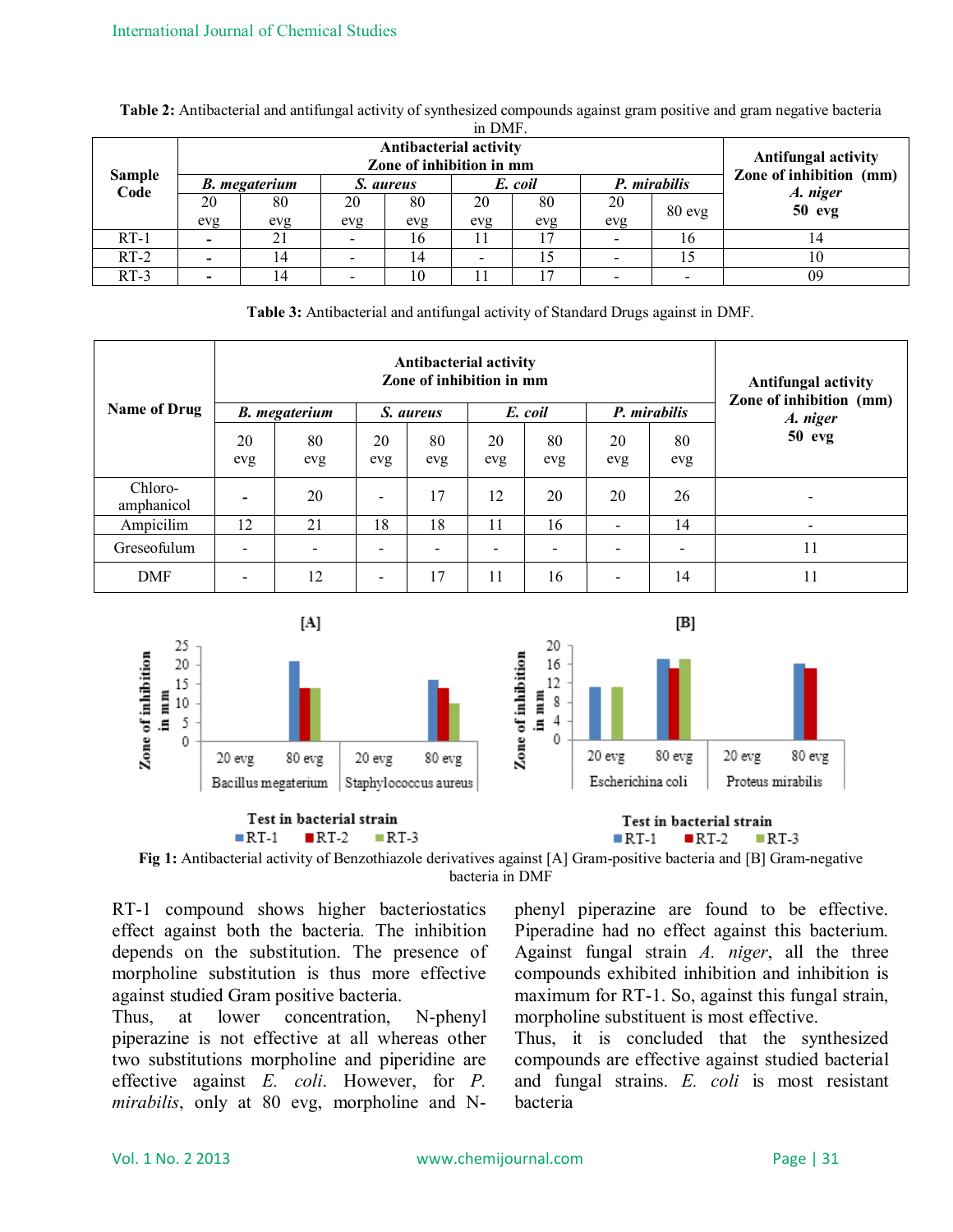

**Fig 2:** Antifungal activity of Benzothiazole derivatives in DMF.

#### **5. References**

- 1. Yadav PS, Dev P, Senthilkumar GP, Benzothiazole: Different methods of synthesis and diverse biological activities. International Journal of Pharmaceutical Sciences and Drug Research 2011; 3(1): 01-07.
- 2. Malik JK, Manvi FV, Nanjwade BK, Singh S, Purohit P, Review of 2-Amino substituted Benzothiazole: Different methods of synthesis. Der Pharmacia Lettre 2010; 2(1): 347-359.
- 3. Malik JK, Manvi FV, Nanjwade BK, Purohit P, New 2-amino substituted benzothiazoles: A new profile of biological activities. Journal of Pharmacy Research 2009; 2(11): 1687-1690.
- 4. Priyanka, Sharma NK, Jha KK, Benzothiazole: The molecule of diverse biological activities. International Journal of Current Pharmaceutical Research 2010; 2(2): 1-6.
- 5. Chaudhary M, Pareek D, Pareek PK, Kant R, Ojha K, Pareek A, Synthesis of some biologically active benzothiazole derivatives. Der Pharma Chemica, 2010; 2(5): 281-293.
- 6. Akhtar T, Hameed S, Al-Masoudi N, Loddo R, Colla PL, In vitro antitumor and antiviral activities of new benzothiazole and 1,3,4-oxadiazole-2 thione derivatives. Acta Pharma, 2008; 58: 135- 149.
- 7. Bradshaw TD, Wrigley S, Shi DF, Schultz RJ, Stevens MFG, 2-(4-aminophenyl) benzothiazoles: novel agents with selective profiles of in vitro antitumor activity. British journal of cancer 1998; 77(5): 745-752.
- 8. Pranav P, Das SK, Shafaat K, Anand JP, Evaluation OF N-(6-Chloro benzothiazol-2-yl)-2- (substituted amino)Acetamide for its antibacterial

activity. International Journal of Pharmaceutical Sciences and Research 2012; 3(8): 2669-2674.

- 9. Racane L, Kulenovic V, Kitson R, Zamola G, Synthesis and anti proliferative activity of cyano and amidino substituted 2-phenylbenzothiazoles. Monatshefte für Chemie 2006; 137: 1571-1577.
- 10. Kamal A, Reddy KS, Khan M, Shetti R, Ramaiah M, Pushpavalli SN, Srinivas C, Bhadra MP, Chourasia M, Sastry GN, Juvekar A, Zingde S, Barkume M, Synthesis, DNA-binding ability and anticancer activity of benzothiazole/ benzoxazolepyrrolo[2,1-c][1,4] benzodiazepine conjugates. Bioorganic and medicinal chemistry 2010; 18: 4747-4761.
- 11. Shi XH, Wang Z, Xia Y, Ye TH, Deng M, Xu YZ, Wei YQ, Yu LT, Synthesis and biological evalution of novel benzothiazole-2-thiol derivatives as potential anticancer agent. Molecule, 2012; 17: 3933-3944.
- 12. Suresh SH, Venkateshwara RJ, Jayaveera KN, Synthesis of 4-(2'-substituted benzothiazoles)-5 mercapto-3-(substituted)-1,2,4-triazole derivatives for possible antimicrobiological activities. Research Journal of Pharmaceutical, Biological and Chemical Sciences 2010; 1(4): 635-640.
- 13. Alang G, Kaur R, Kaur G, Singh A, Singla P, Synthesis and antibacterial activity of some new benzothiazole derivatives. Acta Pharmaceutica Sciencia 2010; 52: 213-218.
- 14. Imramovsky A, Pejchal V, pánková SS, Vorcáková K, Jampílek J, Vanco J, Šimunek P, Královec K, Brucková L, Mandíková J, Trejtnar F, Synthesis and in vitro evaluation of new derivatives of 2-substituted-6fluorobenzo[d]thiazoles as cholinesterase inhibitors. Bioorganic and medicinal chemistry 2013; 21: 735–1748.
- 15. Sathe BS, Jayachandran E, Jagtap VA, Sreenivasa GM, Anthelmintic activity of newly synthesized moieties of fluoro benzothiazole Schiff's bases. Research Journal of Pharmaceutical, Biological and Chemical Sciences 2011; 2(1): 510-515.
- 16. Pattan S, Suresh C, Pujar V, Reddy V, Rasal V, Koti B, Synthesis and antidiabetic activity of 2 amino[5"(4-sulphonyl benzylidine)-2,4-thiazolidin enone]-7-chloro-6-fluro benzothiazole. Indian Journal of Chemistry 2005; 44B: 2404-2408.
- 17. Patel P, Pillai J, Darji N, Patel B, Recent advance in anti inflammatory activity of benzothiazole